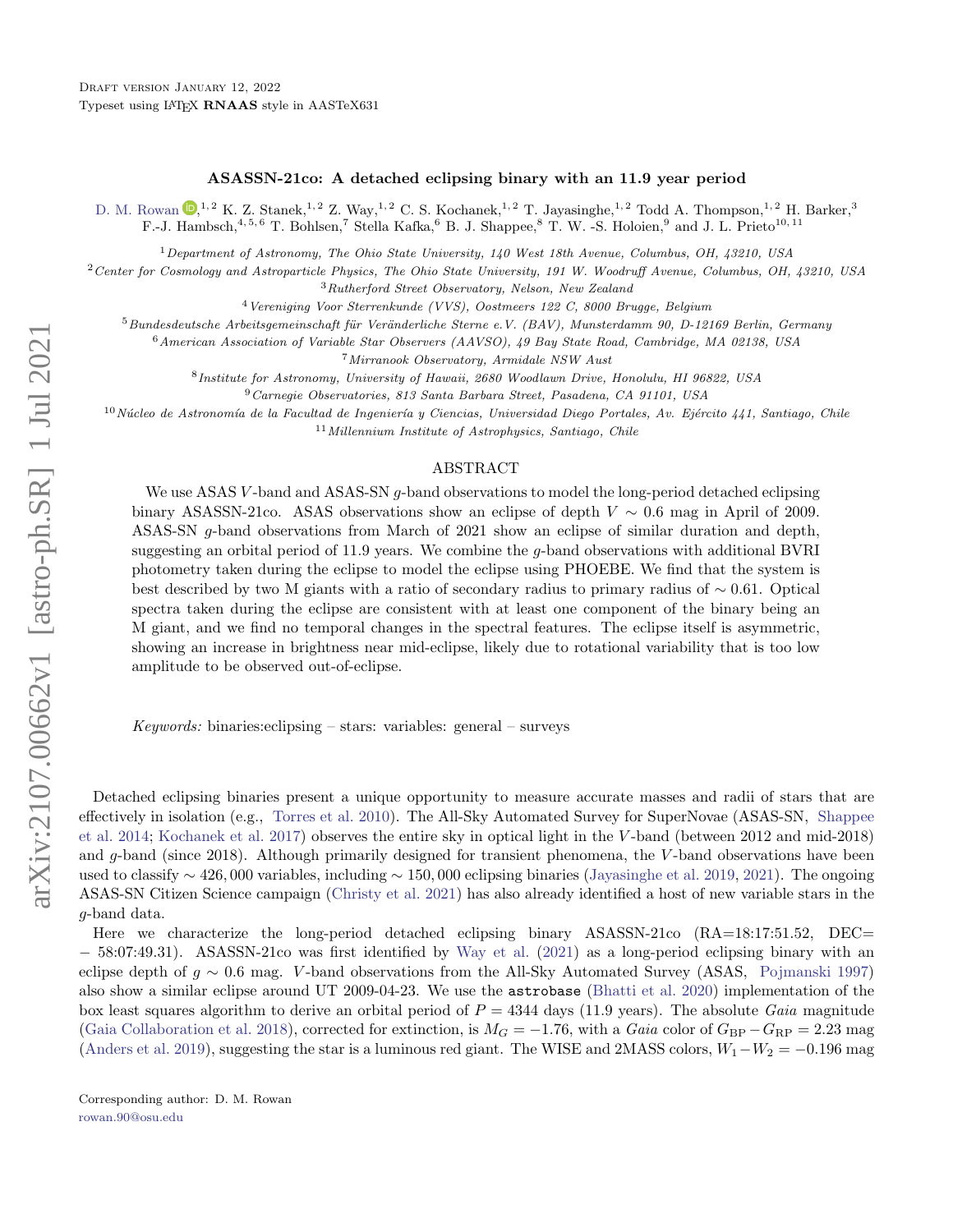and  $J - K_s = 1.093$  mag [\(Cutri et al.](#page-3-11) [2012\)](#page-3-11), suggest that the photometric primary is an M giant [\(Li et al.](#page-3-12) [2016\)](#page-3-12). This is consistent with the spectra shown in Figure [1.](#page-2-0)

<span id="page-1-0"></span>Given the orbital period, the binary separation is  $a \simeq 5.2(M_T/M_\odot)^{1/3}$  AU, where  $M_T$  is the total mass of the binary. The eclipse total duration is  $t_T \sim 66$  days and the time of total eclipse is  $t_F \sim 23$  days. If we assume that the impact parameter is zero, the radii of the primary  $R_p$  and secondary  $R_s$  are

$$
R_p = \frac{\pi (t_T + t_F)}{2P} a = 36.1 \ R_{\odot} \left(\frac{M_T}{M_{\odot}}\right)^{1/3} \text{ and } R_s = \frac{\pi (t_T - t_F)}{2P} a = 17.4 \ R_{\odot} \left(\frac{M_T}{M_{\odot}}\right)^{1/3},\tag{1}
$$

The [Anders et al.](#page-3-10) [\(2019\)](#page-3-10) StarHorse catalog of Gaia DR2 sources gives  $M_* = 1.06$   $M_{\odot}$ . Using Isoclassify [\(Huber](#page-3-13) [et al.](#page-3-13) [2017;](#page-3-13) [Berger et al.](#page-3-14) [2020\)](#page-3-14), we combine the StarHorse stellar parameters with MIST tables of bolometric corrections [\(Dotter](#page-3-15) [2016\)](#page-3-15) to find  $R_p = 73.26 R_\odot$ . Given this radius, Equation [1](#page-1-0) implies a large total mass  $M_T = 8.4 M_\odot$ , suggesting that the StarHorse radius is overestimated.

Figure [1](#page-2-0) shows the ASAS and ASAS-SN V- and g-band observations. BVRI photometry taken during the 2021 eclipse shows that the eclipse is chromatic. Whereas the g-band magnitude falls by  $\sim 0.6$ , the I magnitude decreases by only  $\sim$  0.4. The similarities between the asymmetric eclipse profile and disk eclipsing systems like  $\epsilon$  Aurigae [\(Kloppenborg](#page-3-16) [et al.](#page-3-16) [2010\)](#page-3-16), OGLE-LMC-ECL-11893 [\(Dong et al.](#page-3-17) [2014\)](#page-3-17), and ASASSN-V J192543.72+402619.0 [\(Jayasinghe et al.](#page-3-18) [2018\)](#page-3-18) could suggest a dusty disk eclipse. This scenario would also produce a shallower eclipse in redder bands. In the case of a disk eclipse, the lack of secondary eclipse would be expected.

We use PHOEBE (Prša et al. [2016\)](#page-3-19) to model the g- and I-band light curves of the most recent eclipse. We find that the eclipse depth and duration is consistent with two M giants with a ratio of radii  $R_s/R_p = 0.61$ , close to our rough estimate of 0.48 from the eclipse timing, and effective temperatures  $T_{\text{eff,s}}/T_{\text{eff,p}} = 1.09$ . Since the redder bands have shallower eclipse depths, the observed eclipse occurs when the larger, colder primary is behind the smaller, hotter secondary. The eclipses observed in the ASAS and ASAS-SN data have the same duration and depth, while the eclipse structure implies that the secondary eclipse should have roughly half the depth of the primary eclipse, which rules out a period of  $2P$ . Shorter periods  $(P/2, P/4,$  etc.) have contradictions in their phased light curves because of missing eclipses. Finally, we note that the lack of a secondary eclipse near phase 0.5 implies that the orbit must be elliptical.

The eclipse profile is asymmetric, with larger variability seen in the ASAS-SN g-band data than the BVRI photometry. This could be due to low amplitude rotational variability on the cooler star. Using Period04 [\(Lenz & Breger](#page-3-20) [2004\)](#page-3-20), we find low amplitude variability in the ASAS-SN g-band data at a period of 9.7 days. We find the same periodicity in the TESS sector 13 light curve from the Quick-Look-Pipeline (QLP, [Huang et al.](#page-3-21) [2020a,](#page-3-21)[b\)](#page-3-22) in addition to larger amplitude periodicity at longer periods ∼ 20 days. Since only one sector of TESS data is available, we cannot accurately constrain the period of this long-term variability. The longer period, higher amplitude variability is consistent with what is expected from overtone pulsators with higher modes [\(Tabur et al.](#page-3-23) [2010;](#page-3-23) [Ferreira Lopes et al.](#page-3-24) [2015\)](#page-3-24), while the shorter period may be either overtone pulsations or solar-type oscillations [\(Mosser et al.](#page-3-25) [2013\)](#page-3-25).

Figure [1](#page-2-0) shows optical spectra taken from mid-eclipse to the completion of egress. The spectrum is consistent with that of an M giant and we see no temporal changes in the spectral features. The lack of spectral evolution during the eclipse is similar to the  $\epsilon$  Aurigae system, whose spectrum does not vary with orbital phase despite the light curve suggesting a total eclipse [\(Huang](#page-3-26) [1965\)](#page-3-26). The lack of spectral evolution does not rule out the two-giant scenario, as the effective temperature ratio found by the PHOEBE model fits would also result in little spectral evolution during eclipse.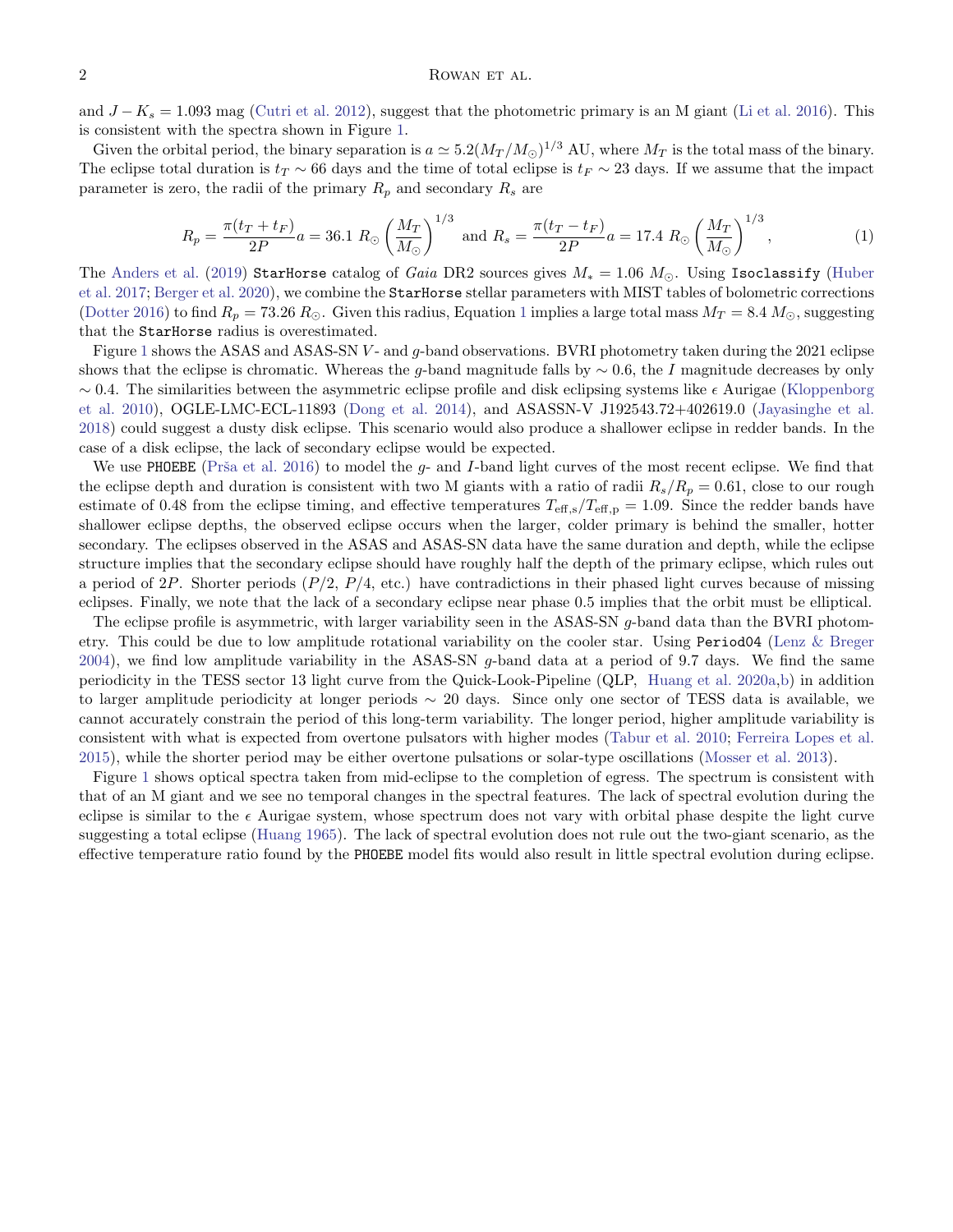

<span id="page-2-0"></span>Figure 1. Top: ASAS and ASAS-SN light curves of 21co. The time of the TESS sector 13 is labeled by the blue arrow. We see a single eclipse in the ASAS V -band data and in the ASAS-SN g-band observations ∼ 11.9 years later. Middle: the ASAS-SN  $g$ -band eclipse with additional BVRI measurements The PHOEBE fits to the  $g$ - and  $I$ -band data are shown as solid lines. Bottom: scaled and shifted spectra of ASASSN-21co ordered in time from bottom to top. The orbital phase of each spectra is labeled in the middle panel with the corresponding number.